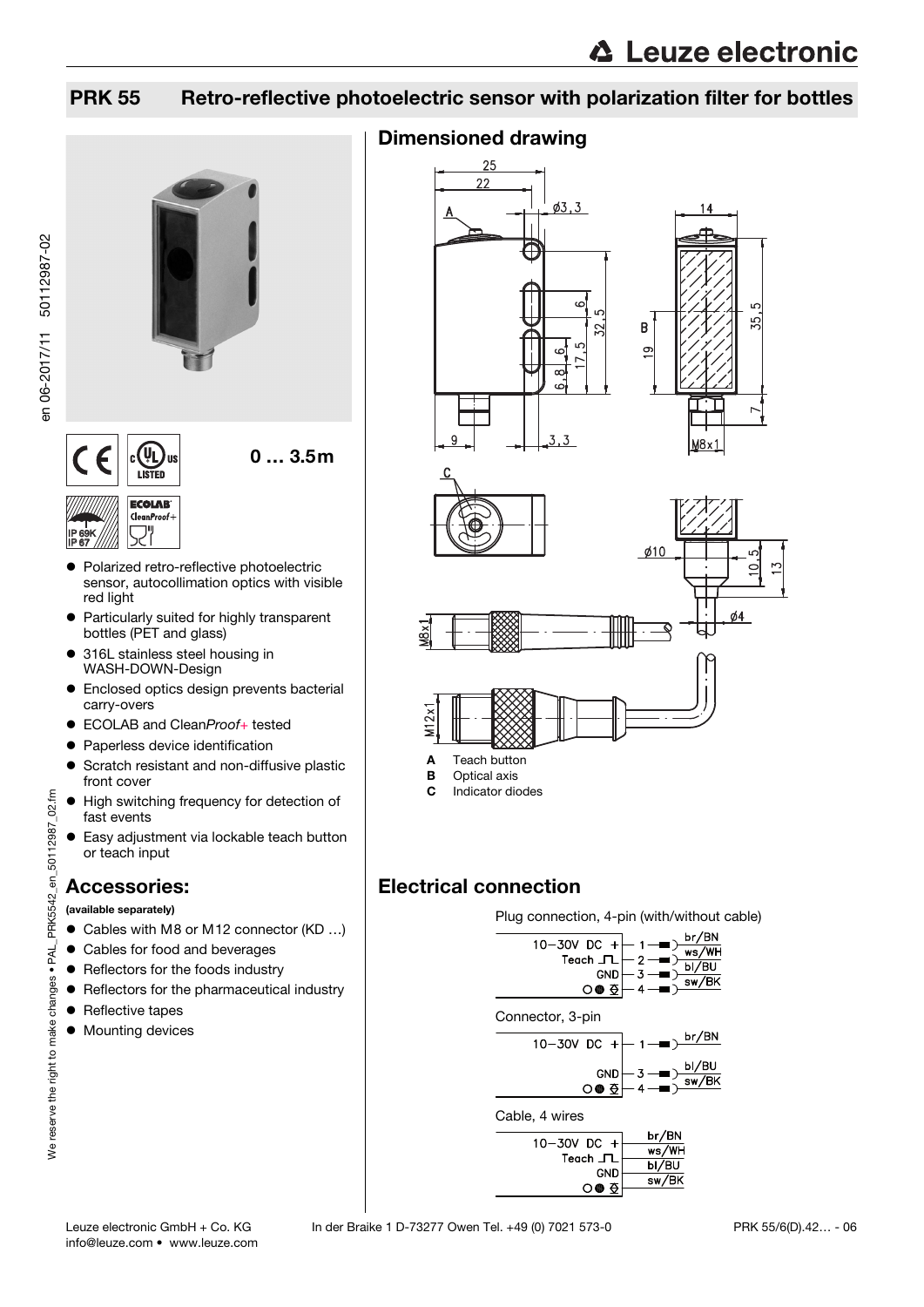# **△ Leuze electronic**

## **PRK 55**

## **Tables**

|                     |                                    | <b>Reflectors in food quality</b> | <b>Operating</b><br>range |
|---------------------|------------------------------------|-----------------------------------|---------------------------|
| 1                   | TK(S)                              | 100x100                           | $0 \ldots 3.0$ m          |
| $\overline{2}$      | ТK                                 | 40×60                             | $0 \ldots 2.0$ m          |
| 3                   | <b>MTKS</b>                        | 50x50.1                           | $0 \ldots 1.3$ m          |
| 4                   | Tape 6                             | 50x50                             | $0 \ldots 1.2$ m          |
| 5                   | ТK                                 | 20×40                             | 01.0m                     |
|                     |                                    |                                   | 3                         |
| 1<br>$\overline{c}$ | 0<br>0                             | 2.0                               | 3.6<br>2.4                |
| 3                   | 0                                  | 1.3<br>1.6                        |                           |
| 4                   | 0                                  | 1.2<br>1.4                        |                           |
| 5                   | 0                                  | 1.0<br>1.2                        |                           |
|                     |                                    | <b>Pharmaceutical reflectors</b>  | <b>Operating</b><br>range |
|                     |                                    |                                   |                           |
| 1                   | TK(S)                              | 40x60.P                           | 0 1.2m                    |
| $\overline{c}$      | ТK                                 | <b>BR53</b>                       | 01.0m                     |
| 3                   | TK(S)                              | 20x40.P                           | 00.7m                     |
| 4                   | TK(S)                              | 20.P                              | 00.5 <sub>m</sub>         |
| 5                   | MTK(S)                             | 14x23.P                           | 00.25m                    |
| 6                   | TK                                 | 10.P                              | $0 \ldots 0.2m$           |
| 1                   | 0                                  |                                   | 1.2<br>1.4                |
| $\overline{c}$      | $\Omega$                           | 1.0                               | 1.2                       |
| 3                   | 0                                  | 0.8<br>0.7                        |                           |
| 4                   | 0                                  | 0.5<br>0.6                        |                           |
| 5                   | 0<br>0.25                          | 0.3                               |                           |
| 6                   | 0<br>0.2                           | 0.25                              |                           |
|                     |                                    |                                   |                           |
|                     |                                    | Diagrams                          |                           |
|                     | 40                                 | Typ. response behavior            |                           |
|                     | 30                                 |                                   | y2                        |
|                     | 20<br>10                           |                                   |                           |
|                     | 0                                  |                                   |                           |
|                     | $-10$                              |                                   |                           |
|                     | $-20$<br>$-30$                     |                                   | y1                        |
|                     | $-40$<br>ó<br>0,5                  | 1,0<br>1,5<br>2,0                 | 2,5<br>3,0                |
|                     |                                    | Distance x [m]                    |                           |
| anment v<br>⊕       | ₿.<br>J<br>$\overline{\mathbf{x}}$ | y <sub>2</sub><br>y1              | 3,5                       |
|                     | $50 -$                             | Typ. performance reserve          |                           |
|                     | 45                                 |                                   | А                         |
|                     | 40<br>35                           |                                   | B                         |
|                     | 30                                 |                                   |                           |
|                     | 25                                 |                                   |                           |
|                     | 20<br>15                           |                                   |                           |
|                     | 10                                 |                                   |                           |
| Performance reserve | 5                                  |                                   |                           |
|                     | 0<br>0<br>$_{0,5}$                 | 1,5<br>2,0<br>1,0                 | 2,5<br>3,0<br>3,5         |
|                     |                                    | Distance x [m]                    |                           |
| Α                   |                                    | TK 100x100                        |                           |
| B                   |                                    | <b>TKS 40x60</b>                  |                           |
| C                   |                                    | <b>TKS 20x40</b>                  |                           |
| D                   |                                    | Tape 4: 50x50                     |                           |
|                     |                                    |                                   |                           |
|                     |                                    |                                   |                           |
|                     |                                    |                                   |                           |

## Remarks

| Observe intended use!                                                                        |  |  |  |  |  |
|----------------------------------------------------------------------------------------------|--|--|--|--|--|
| $\ddot{\mathcal{L}}$ This product is not a safety sensor<br>and is not intended as personnel |  |  |  |  |  |
| protection.                                                                                  |  |  |  |  |  |
| $\ddot{\phi}$ The product may only be put into                                               |  |  |  |  |  |
| operation by competent persons.                                                              |  |  |  |  |  |
| $\ddot{\phi}$ Only use the product in accor-                                                 |  |  |  |  |  |
| dance with the intended use.                                                                 |  |  |  |  |  |

## **Specifications**

#### Optical data

Typ. op. range limit (TK(S) 100x100) 1) Operating range<sup>2)</sup> Light source<sup>3</sup><br>Wavelength Light source <sup>3)</sup> LED (modulated light)<br>Wavelength 620nm (visible red light, polarized)

#### Timing

Switching frequency 1000Hz<br>Response time 10.5ms Response time  $0.5 \text{ms}$ <br>Delay before start-up  $< 300 \text{ms}$ Delay before start-up

#### Electrical data

Operating voltage  $U_B$ <sup>4)</sup><br>Residual ripple Open-circuit current<br>Switching output 18mAx 1.1/6.42 Switching output …/6.42 1 push-pull switching output pin 4: PNP light switching, NPN dark switching

…/6D.42 1 push-pull switching output

pin 2: teach input Function characteristics light/dark reversible Signal voltage high/low ≥ (UB-2V)/≤ 2V Output current max. 100mA Operating range setting via teach-in

#### Indicators

- Green LED<br>Green LED<br>Yellow LED ready ready Yellow LED<br>
Yellow LED, flashing<br>
Yellow LED, flashing<br>
Yellow LED, flashing

## **Mechanical data**<br>Housing

Housing AISI 316L stainless steel, DIN X2CrNiMo17132, W.No1.4404<br>Housing design MASH-DOWN-Design Housing roughness <sup>6)</sup><br>Connector Connector Connector AISI 316L stainless steel, DIN X2CrNiMo17132, W.No1.4404<br>Connector Connector Connected plastic (PMMA), scratch resistant and non-diffusive Optics cover coated plastic (PMMA), scratch resistant and non-diffusive<br>Operation plastic (TPV-PE), non-diffusive<br>Weight with M8 connector: 40g Operation plastic (TPV-PE), non-diffusive Weight with M8 connector: 40g

Connection type M8 connector, 4-pin,

#### Environmental data

Ambient temp. (operation/storage) 7) Protective circuit VDE safety class 9) Protection class<br>
Protection class<br>
Environmentally tested acc. to ECOLAB, CleanProof+ Environmentally tested acc. to<br>Light source Eight course<br>Standards applied<br>Certifications Certifications<br>
Chemical resistance<br>
Chemical resistance<br>
Chemical resistance<br>
Chemical resistance<br>
Chemical resistance<br>
Chemical resistance<br>
Chemical resistance<br>
Chemical resistance<br>
Chemical resistance<br>
Chemical resistan

#### **Options**

#### Teach-in input/activation input Transmitter active/not active<br>Activation/disable delay<br>Input resistance 30kΩ Activation/disable delay Input resistance

1) Typ. operating range limit: max. attainable range without performance reserve

2) Operating range: recommended range with performance reserve

- 3) Average life expectancy 100,000 h at an ambient temperature of 25 °C<br>4) For UL applications: for use in class 2 circuits according to NFC only
- For UL applications: for use in class 2 circuits according to NEC only
- 5) Display "no performance reserve" as yellow flashing LED is only available in standard teach setting
- 6) Typical value for the stainless steel housing
- 7) UL certified in the temperature range -30°C to 55°C, operating temperatures of +70°C permissible only briefly (≤ 15min)
- 
- 8) 2=polarity reversal protection, 3=short circuit protection for all transistor outputs

Rating voltage 50V

10)Only in combination with M12 connector

11)These proximity switches shall be used with UL Listed Cable assemblies rated 30V, 0.24A min, in the field installation

#### **UL REQUIREMENTS**

Enclosure Type Rating: Type 1 **For Use in NFPA 79 Applications only.**

Adapters providing field wiring means are available from the manufacturer. Refer to manufacturers information. **CAUTION** – the use of controls or adjustments or performance of procedures other than those specified herein may result in hazardous radiation exposure.

**ATTENTION !** Si d'autres dispositifs d'alignement que ceux préconisés ici sont utilisés ou s'il est procédé autrement qu'indiqué, cela peut entraîner une exposition à des rayonnements et un danger pour les personnes.

 $≤ 15%$  of U<sub>B</sub><br>≤ 18mA

pin 2: teach input

WASH-DOWN-Design

with 5000mm cable: 110g

5m cable, 4 x 0.20mm2

 $Ra \leq 2.5$ 

2, 3 III

(see Remarks)

10 … 30VDC (incl. residual ripple)

pin 4: PNP dark switching, NPN light switching

light path free, no performance reserve 5)

with 200mm cable and M12 connector: 60g

0.2m cable with M12 connector, 4-pin,

 $\frac{1}{2}$  exempt group (in acc. with EN 62471)<br>IEC 60947-5-2

tested in accordance with ECOLAB and CleanProof+

-30°C … +70°C/-30°C … +70°C

0 … 3.5m

see tables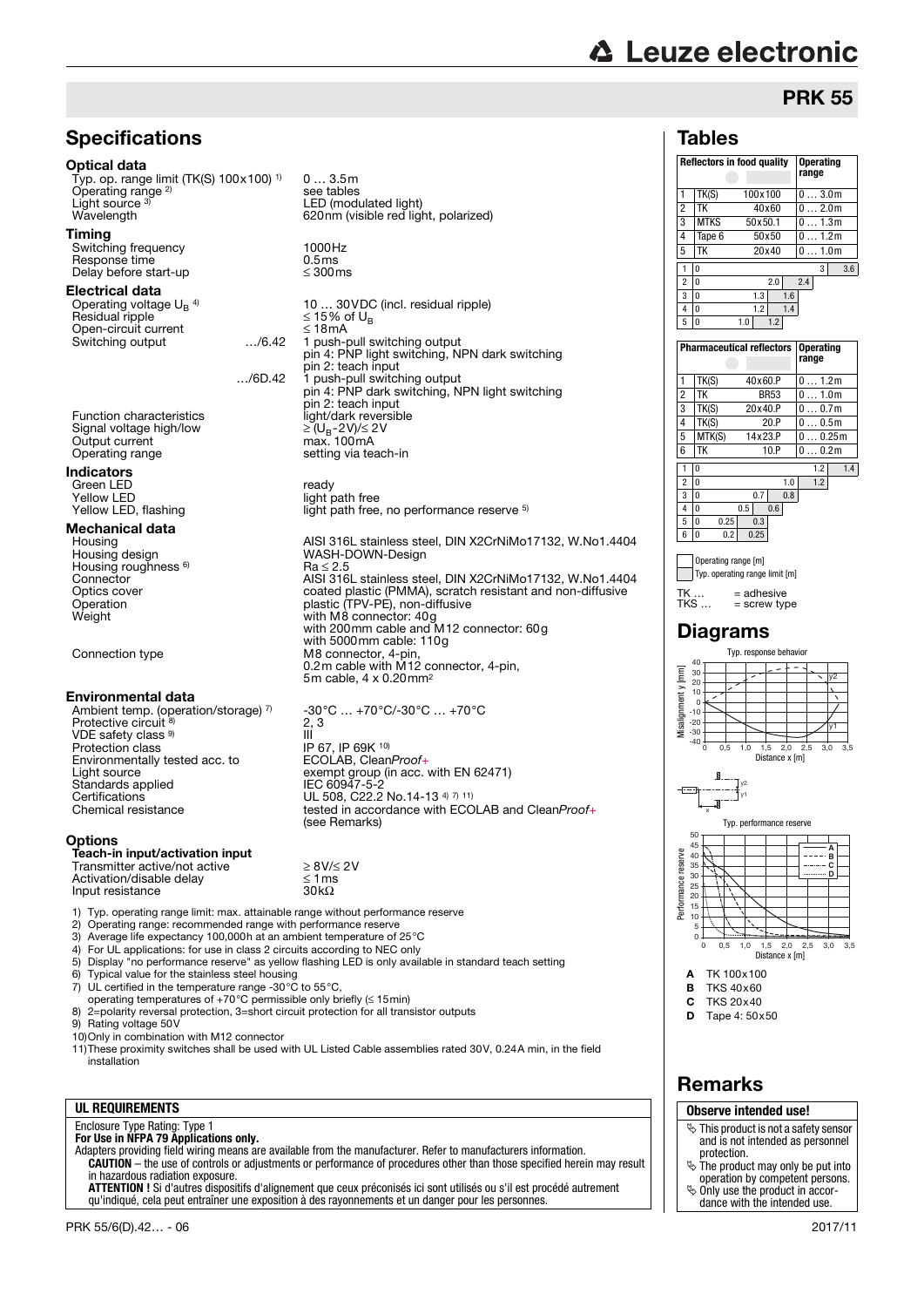## PRK 55 Retro-reflective photoelectric sensor with polarization filter for bottles

## Order guide

| <b>Selection table</b><br>Equipment $\blacklozenge$ | Order code $\rightarrow$                                     | PRK 55/6.42-S8<br>Part no. 50112991 | <b>PRK 55/6.42, 200-S12</b><br>Part no. 50112477 | PRK 55/6D.42-S8<br>Part no. 50112992 | <b>PRK 55/6D.42, 200-S12</b><br>Part no. 50112478 | <b>PRK 55/6.42, 5000</b><br>Part no. 50114071 |
|-----------------------------------------------------|--------------------------------------------------------------|-------------------------------------|--------------------------------------------------|--------------------------------------|---------------------------------------------------|-----------------------------------------------|
| Switching output                                    | 1 x push-pull switching output                               |                                     | $\bullet$                                        | $\bullet$                            | $\bullet$                                         | $\bullet$                                     |
| Switching function                                  | light switching                                              | $\bullet$                           | $\bullet$                                        |                                      |                                                   |                                               |
|                                                     | dark switching                                               |                                     |                                                  | $\bullet$                            |                                                   |                                               |
|                                                     | light/dark switching configurable                            |                                     | $\bullet$                                        |                                      |                                                   |                                               |
| Connection                                          | M8 connector, metal, 4-pin                                   |                                     |                                                  | $\bullet$                            |                                                   |                                               |
|                                                     | M8 connector, metal, 3-pin                                   |                                     |                                                  |                                      |                                                   |                                               |
|                                                     | cable 200mm with M12 connector, 4-pin                        |                                     | $\bullet$                                        |                                      | $\bullet$                                         |                                               |
|                                                     | cable 5000mm, 4-wire                                         |                                     |                                                  |                                      |                                                   |                                               |
| Configuration                                       | teach-in via button (lockable) and teach input <sup>1)</sup> |                                     | $\bullet$                                        |                                      |                                                   |                                               |
| <b>Indicators</b>                                   | Green LED: ready $+$ teach sequence                          |                                     | $\bullet$                                        | $\bullet$                            |                                                   |                                               |
|                                                     | yellow LED: switching output                                 | $\bullet$                           | $\bullet$                                        | $\bullet$                            | $\bullet$                                         |                                               |
| Detection                                           | foils $<$ 20 $\mu$ m thick                                   |                                     |                                                  |                                      |                                                   |                                               |
|                                                     | foils $>20 \mu m$ thick                                      |                                     |                                                  |                                      |                                                   |                                               |
|                                                     | bottles (PET and glass)                                      |                                     |                                                  |                                      |                                                   |                                               |

1) Teach input not present with 3-pin connector

## **Remarks**

- $\bullet$  The light spot may not exceed the reflector.
- **•** Preferably use MTK(S) or tape 6.
- For foil 6, the sensor's side edge must be aligned parallel to the side edge of the reflective tape.
- A list of tested chemicals can be found in the first part of the product description.

## Sensor adjustment (teach) via teach button



#### The sensor is factory-adjusted for maximum operating range.

Recommendation: teach only if the desired objects are not reliably detected.



#### **Prior to teaching:** Clear the light path to the reflector!

The device setting is stored in a fail-safe way. A reconfiguration following voltage interruption or switch-off is thus not required.



#### Teach for 11% sensor sensitivity (highly transparent bottles and foils with thickness > 20μm)

- **Press teach button until both LEDs flash** simultaneously.
- Release teach button.
- **•** Ready.



After the teaching, the sensor switches when about 11% of the light beam are covered by the object.

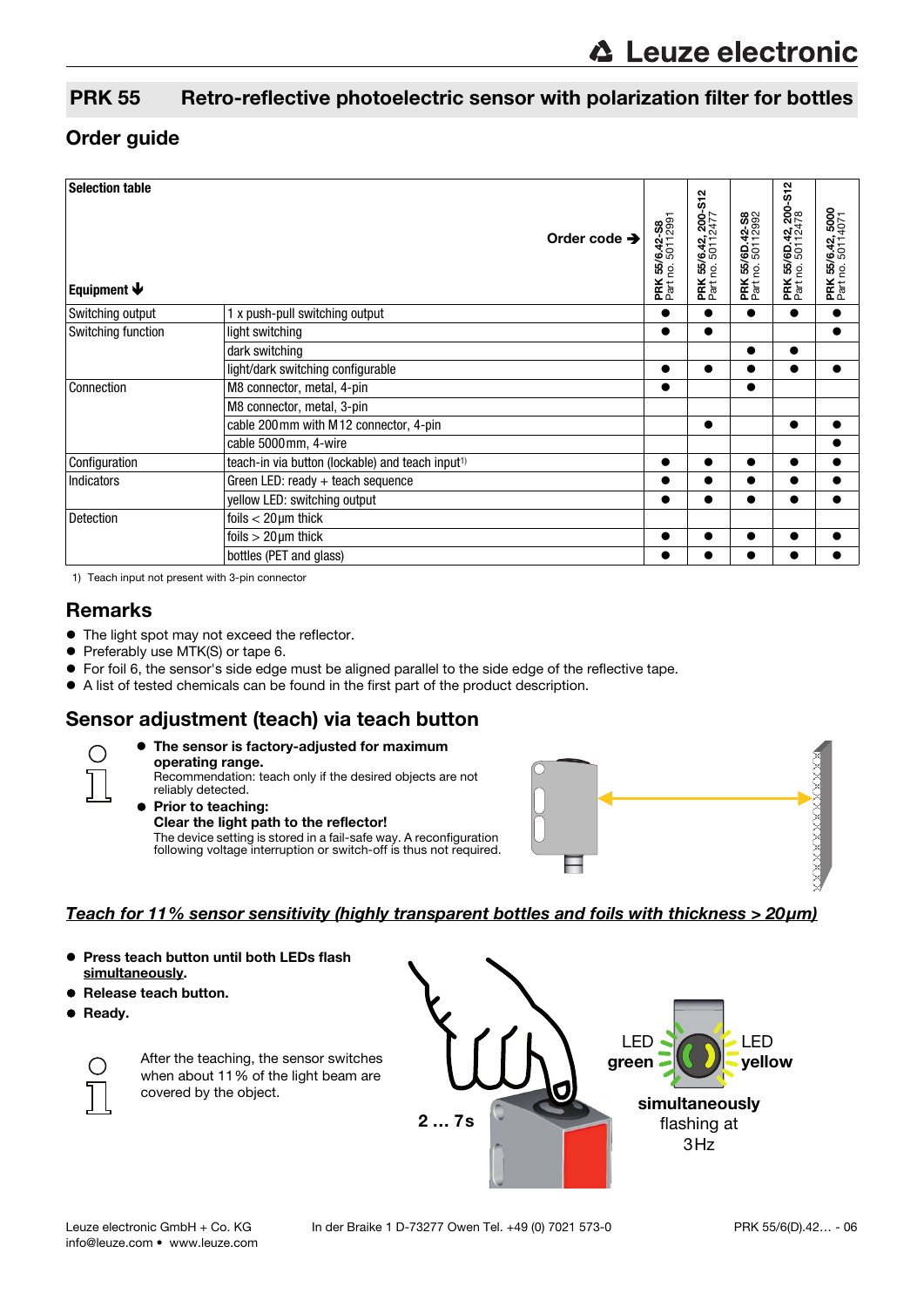## **PRK 55**

### Teach for 18% sensor sensitivity (standard bottles)

- Press teach button until both LEDs flash alternatingly.
- Release teach button.
- **•** Ready.

 $(\ )$ 

After the teaching, the sensor switches when about 18% of the light beam are covered by the object.

7 … 12s alternatingly flashing at  $3H<sub>z</sub>$ LED green LED yellow

### Teaching for maximum operating range (factory setting at delivery)

- Prior to teaching: Cover the light path to the reflector!
- **Press teach button until both LEDs flash** simultaneously.
- Release teach button.
- **Ready.**



#### Adjusting the switching behavior of the switching output – light/dark switching

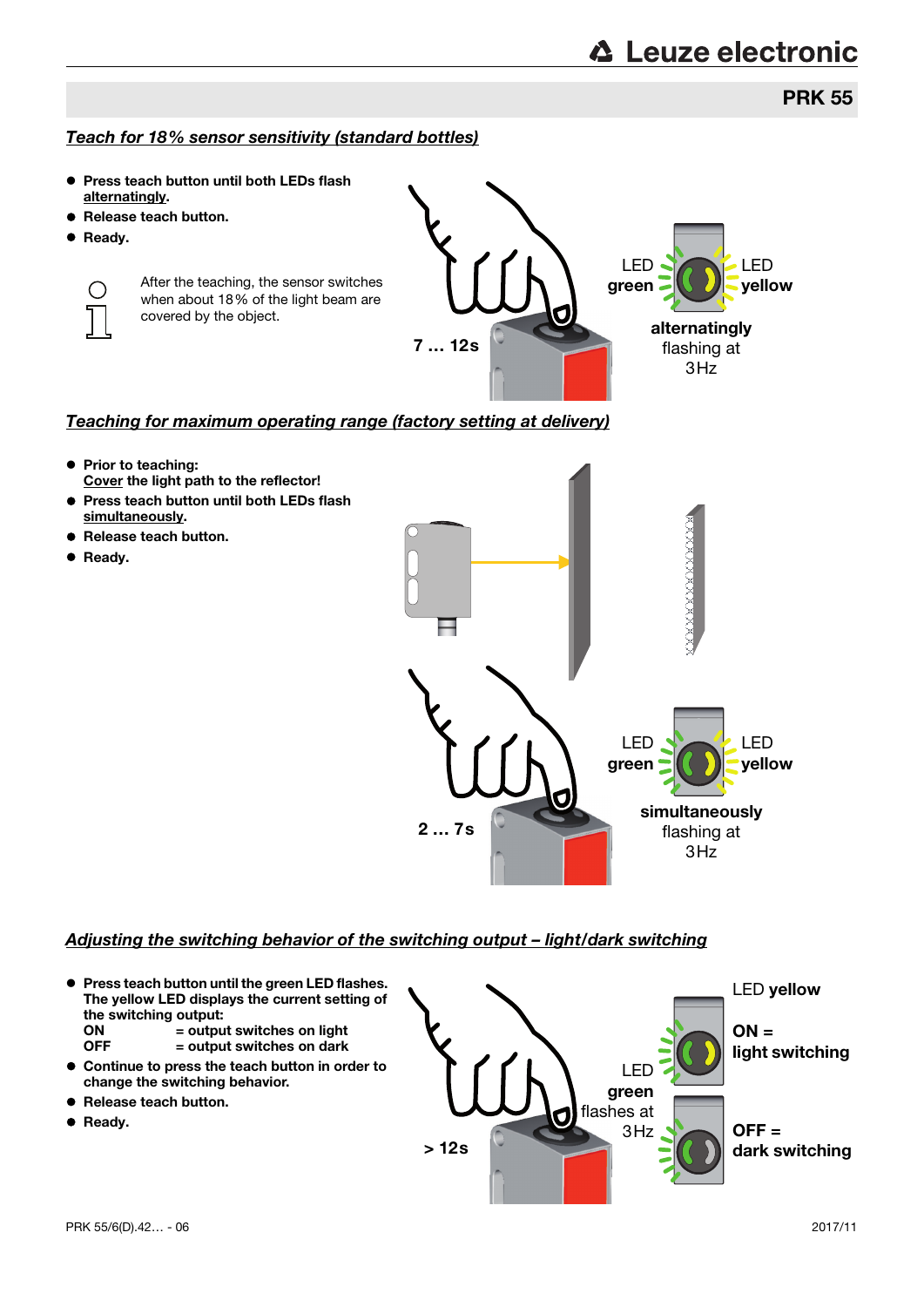## PRK 55 Retro-reflective photoelectric sensor with polarization filter for bottles

## Locking the teach button via the teach input



A static high signal ( $\geq$  4ms) at the teach input locks the teach button on the device if required, such that no manual operation is possible (e.g., protection from erroneous operation or manipulation).

If the teach input is not connected or if there is a static low signal, the button is unlocked and can be operated freely.



## Sensor adjustment (teach) via teach input



 $U_{\text{Teach low}} \leq 2V$ 

 $U_{\text{Teach high}} \geq (U_B - 2V)$ 

#### Prior to teaching: Clear the light path to the reflector!

The following description applies to PNP switching logic!

The device setting is stored in a fail-safe way. A reconfiguration following voltage interruption or switch-off is thus not required.

#### Teach for 11% sensor sensitivity (highly transparent bottles and foils with thickness > 20μm)



# Quick teach for 11% sensor sensitivity<br>(highly transparent bottles and foils with thickness > 20µm)



Shortest teaching duration for this teaching: approx. 12ms

After the teaching, the sensor switches when about 11% of the light beam are covered by the object.